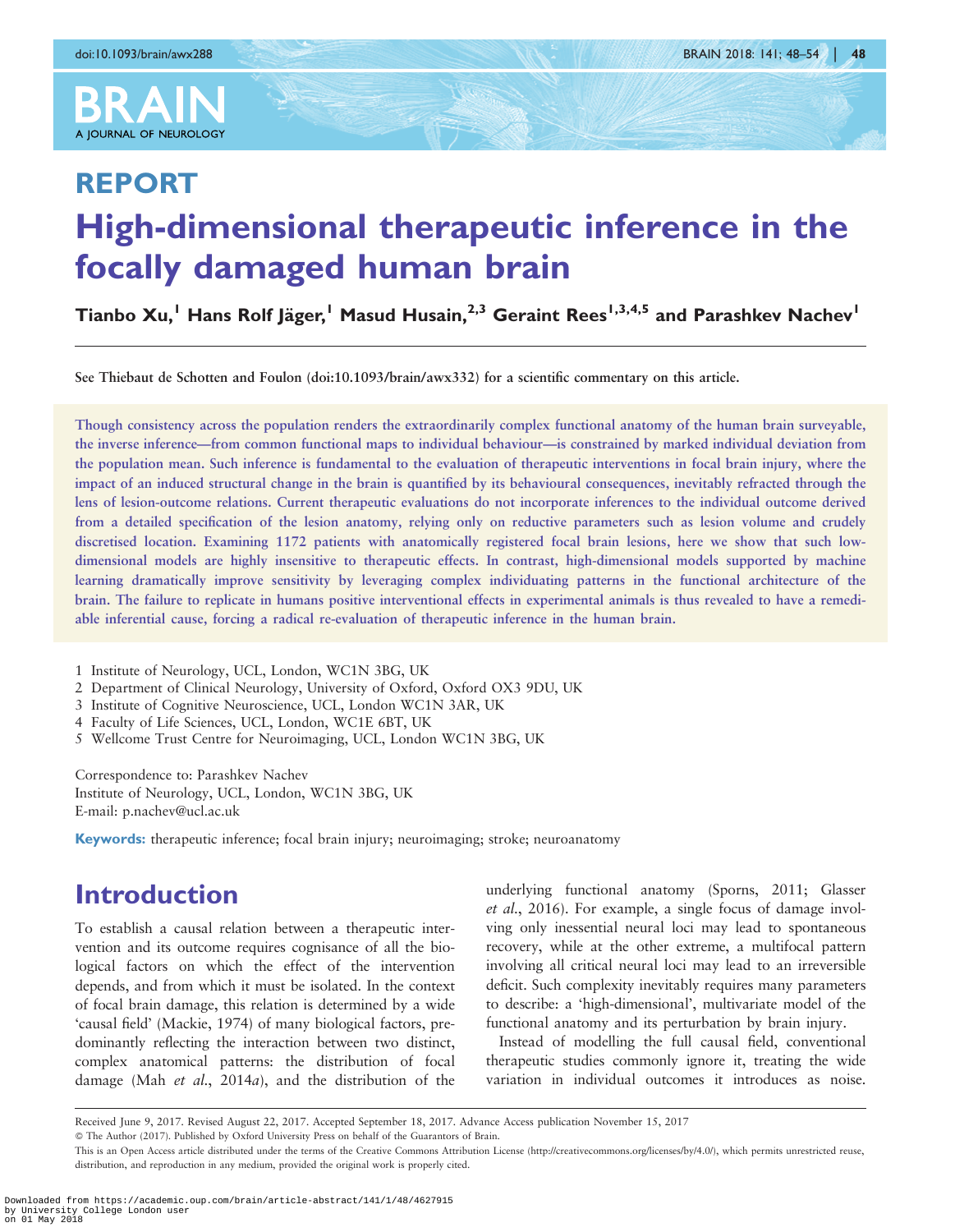Using low-dimensional multivariate models with just a few variables, they typically include only crude, global anatomical factors such as the volume of damaged tissue, assuming the mass of the brain to be anatomically interchangeable ([Kidwell](#page-6-0) et al., 2001). Such models are fundamentally underparameterized, only weakly capable of isolating an intervention from the causal field in which it is embedded. The surprisingly common failure to replicate in humans substantial therapeutic effects observed in anatomically simpler ani-mals [\(Gladstone](#page-6-0) *et al.*, 2002) could thus be an artefact of differences in functional–anatomical complexity, not necessarily any real differences in physiology. Though the physical limits of our clinical investigations will render some causal factors inaccessible, the obstacles to modelling the wealth of anatomical factors provided by routine neuroimaging—likely to be causally the most important—are merely inferential.

## Materials and methods

To quantify the impact of this problem we must evaluate a set of hypothetical interventions against a set of real data, directly comparing low- and high-dimensional inferential methods. The intervention must be hypothetical because we cannot distinguish between an inadequate model and an insufficient effect where the therapeutic effect is, by definition, unknown. We must instead evaluate a comprehensive range of possible effect sizes so as to determine the therapeutic threshold: the minimal effect the inferential method is able confidently to detect. By iteratively randomizing the data into 'intervention' and 'control' groups, and simulating interventions of varying effect size, we can derive a continuous, empirical therapeutic function describing the relation between the size of an interventional effect and the probability of detecting it with a given inferential method [\(Fig. 1\)](#page-2-0). The steeper and closer the function is to the left, the more sensitive the method. Performing many randomized evaluations per point—essentially simulating a large scale meta-analysis of many studies—allows us to calculate confidence intervals for each computed function, formalizing the comparison of inferential performance.

Though interventions deployed in the context of focal brain damage are mechanistically diverse, they fall into two cardinal classes: 'lesion-altering interventions' that change the characteristics of the lesion itself, e.g. thrombolytic therapy in stroke ([Wardlaw](#page-6-0) et al., 1997); and 'lesion non-altering interventions' that change the brain's response to it, e.g. neurorehabilitation ([Johansson, 2000](#page-6-0)). Interventions of the former kind reduce the volume of the lesion, and can be hypothetically modelled by artificially shrinking it. Interventions of the latter kind alter the clinical outcome directly, and can be hypothetically modelled by varying the proportion of treatment 'responders'. Both classes critically depend on the impact of the lesion on the underlying functional anatomy, but the former is theoretically more sensitive as it definitionally involves a therapeutically induced anatomical change (Supplementary material).

We need a set of hypothetical interventions to traverse the full range of therapeutic effect sizes, but we need real data, on a scale large enough to make the underlying complexity tractable, to quantify the real-world benefit of adopting one inferential method over another. Exploiting previously validated automatic segmentation of clinical MRI for stroke, here we assembled a large set of focal human brain lesion data  $(n = 1172)$ , non-linearly registered in standard stereotactic space so as to allow direct comparisons across individuals with high anatomical fidelity (Mah et al.[, 2014](#page-6-0)a, [b](#page-6-0)). The processed images indexed the presence or absence of acute damage at each anatomical location across the entire brain with a resolution of 6  $mm<sup>3</sup>$ , yielding 5789 binary variables per patient: a rich, high-resolution parameterization of both lesion and brain anatomy. We chose acute stroke, imaged with a diffusion-weighted MRI sequence reliably sensitive to ischaemic injury, as the most prevalent cause of focal brain dysfunction (Feigin et al.[, 2014](#page-6-0)) (Supplementary material).

The primary measure of therapy in the brain is the resultant behaviour: the functional impact of the biological change the therapy induces. Here we chose a key aspect of behaviour—the preferred direction of gaze at rest—as this could be objectively and contemporaneously determined from automated eye lens segmentation of the brain imaging itself ([Becker and Karnath,](#page-5-0) [2010](#page-5-0)). Deviations of gaze reflect disruption of fundamental oculomotor and attentional neural circuits, often (but not always) recover following brain injury, and are essential to the description of the patient's neurological state ([Ramat](#page-6-0) et al.[, 2007](#page-6-0)). By obtaining the direction of gaze at two time points—on the admission CT scan, and on the subsequent MRI scan typically 24 to 72 h later—we could identify dynamic changes in this specific behavioural parameter over time, and its relationship to brain anatomy. Each high-dimensional lesion pattern was thus coupled to an objectively quantified degree of gaze deviation, at the precise point of imaging, including the temporal trajectory of any recovery in the critical early period of a stroke (Supplementary material).

This dataset now allowed us to quantify the impact of underparameterization on therapeutic inference by comparing the probability of detecting a hypothetical interventional effect within low- and high-dimensional models of the same data, iteratively resampled into randomized cohorts of 'intervention' and 'control' groups. In a conventional study, an intervention is evaluated against the behavioural outcome, deconfounded by a small set of demographic and disease-specific factors, with the imaging appearances modelled by few global parameters such as lesion volume. In the high-dimensional approach we explore here, an intervention is evaluated in exactly the same way except that the imaging parameters are expanded to the many we argue are necessary adequately to model the interaction between lesion patterns and functional anatomy.

#### **Results**

The population distribution of gaze at each time point was centred on the midline, but was strongly biased by the lesion, demonstrating its dependence on the underlying anatomy and its suitability for modelling therapeutic inference ([Fig. 2](#page-3-0)).

First, we focused on modelling lesion non-altering interventions such as neurorehabilitation that hypothetically increased the proportion of patients recovering from a deviated to a normal gaze between the two time points without altering the lesion itself. We evaluated a series of models where a hypothetical intervention iteratively randomized across a sample of 1172 patients led to 'recovery' of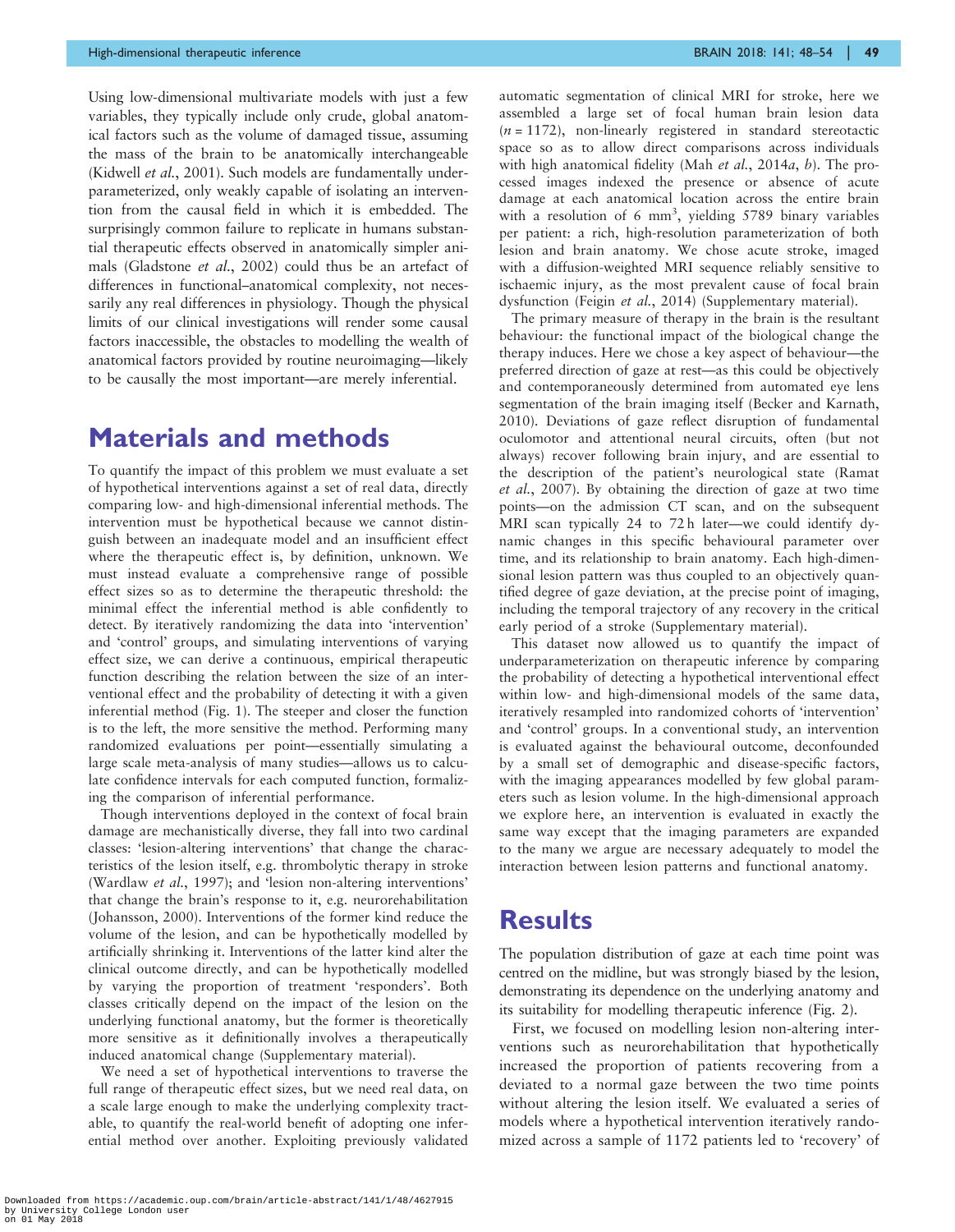<span id="page-2-0"></span>

Figure 1 Therapeutic functions. The relation between a given therapeutic effect size and the probability of correctly detecting it in a set of trials of the intervention is described by a continuous monotonic function across the range of 0 (no effect) to 1 (all treated patients respond). The midpoint of this function is the point where half of all trials yield a positive result, i.e. where a meta-analysis will only just identify the intervention as successful. The corresponding point on the abscissa is the threshold: the minimum effect size required to identify the intervention as successful. This threshold—a synoptic index of the detectability of the intervention—will be shifted to the right if the inferential model is less able to remove variability that obscures the therapeutic effect (in blue), and to the left it is more able (in red). See Supplementary material.

the gaze of a randomly-selected proportion of those treated, varying from 10% to 90% recovery in separate models. Abnormal gaze was defined as a leftward deviation of  $> 12^\circ$  at the first time-point, 'recovery', as a deviation within  $3^\circ$  of the midline at the second time point.

Following standard practice in interventional studies, we fitted low-dimensional multivariate linear regression models to the data that incorporated the factors of intervention, age, sex, and lesion volume, predicting recovery as the dependent variable. The significance value for the factor of intervention, set at  $P < 0.05$ , determined if the 'trial' was considered positive or negative. Iterating over 600 randomizations for each of nine effect sizes ranging from 10% to 90% response, this analysis yielded a monotonic therapeutic function with a therapeutic threshold corresponding to 62.9% [confidence interval  $|CI| = 61.5-63.4\%$ ] of those treated responding to the intervention ([Fig. 3](#page-4-0)A, in black). The conventional approach to evaluating an intervention, examined as a large scale meta-analysis does, is thus shown to be remarkably insensitive.

A high-dimensional model where the pattern of focal damage is adequately parameterized should detect an intervention effect more accurately by taking into account those who would naturally recover without any treatment. To quantify the impact of this theoretical advantage, we ran a set of modelled interventions with exactly the same parameters as before except that to the standard linear regression model was added an additional covariate factor predicting whether or not the patient would recover regardless of any intervention. This factor was estimated from a multivariate classifier, here a transductive linear support vector machine, trained to relate the high-dimensional anatomical pattern of damage to the gaze outcome [\(Fig. 4\)](#page-5-0) ([Sindhwani and Keerthi, 2006\)](#page-6-0). Crucially, this classifier was trained on wholly independent samples of the data, and received no information whatsoever on the randomization of the intervention in each model. Its contribution was thus limited to accounting for a proportion of the natural outcome variance explained by the pattern of damage that would otherwise contaminate the critical contrast of intervention. The classifier's performance on test data [78.33%, standard error  $(SE) = 1.70\%$  sensitivity and 82.78% (SE = 0.56%) specificity] reflected substantial power to capture this. This dimensionality enhancement substantially improved therapeutic inference, significantly shifting the therapeutic function leftward to  $56.0\%$  (CI =  $54.65-57.35\%$ ) [\(Fig. 3](#page-4-0)A, in red). As predicted, reanalysing the same data within a high-dimensional framework potentially enables us to detect the value of interventions that would otherwise be erroneously discounted as ineffective.

Where the lesion does not change, knowledge of the relation between the pattern of injury and the outcome increases sensitivity by identifying the patients who would recover anyway. But with a lesion-altering intervention such as thrombolysis, the value of such knowledge is amplified because the impact of a change in the anatomy of the lesion can now be directly linked to the outcome. To take extreme cases, a large lesion centred on a small, discrete critical neural locus must shrink a great deal for the outcome to improve; a small lesion close to the edge of more diffuse critical neural focus need only shrink minimally to produce the same effect. A lesion-altering intervention that produces exactly the same change in lesion volume can thus have a diversity of behavioural consequences, entirely dependent on the intersection of lesion and functional anatomy only a high-dimensional method can plausibly capture. If volume of brain saved the defining action of the intervention—is the physiological effect but behavioural outcome the measure, low-dimensional therapeutic inference will be only poorly sensitive.

To examine this second scenario, we constructed a series of randomized models where a hypothetical intervention induced a range of 10% to 90% lesion volume reduction, simulated through iterative surface erosion of the 'treated' lesion maps. The critical outcome remained the behaviour—resolution or persistence of the deviation of gaze. If the relation between the pattern of damage and outcome is predictable across individuals—as clearly demonstrated by our gaze-trained classifier—then it must be at least as predictable in the same individual where the lesion pattern changes. The outcome following the intervention in each modelled case was thus determined by the voxel-wise weights of the previously trained classifier—now applied to each changed lesion—as the best evidence for what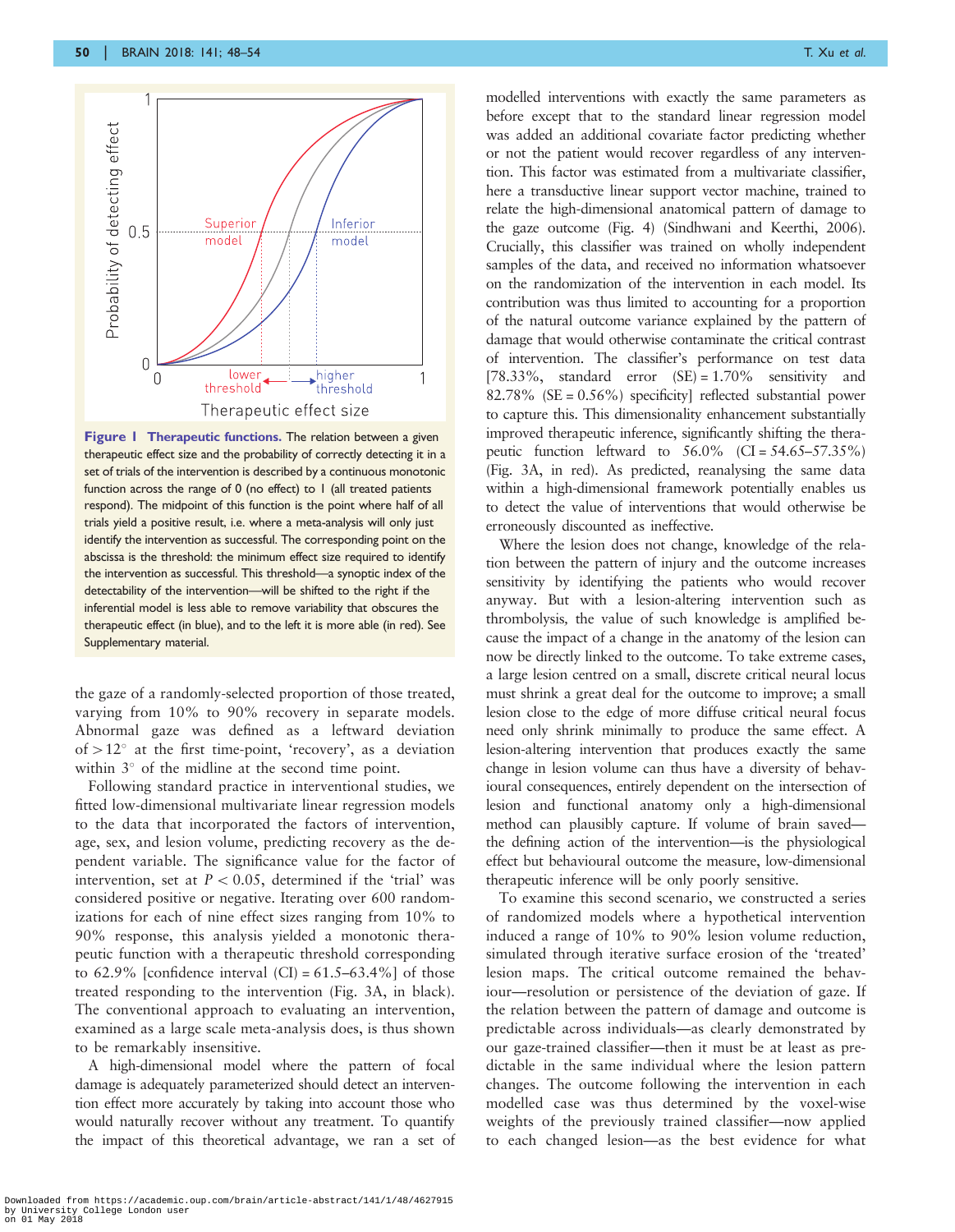<span id="page-3-0"></span>

Figure 2 Distribution of patient gaze on admission. (A) Polar plot of the histogram (blue) and kernel density estimate (black) of the distribution of patient gaze on admission as determined by semi-automated segmentation of the intraocular lenses visualized on the CT scan. Note the circular mean (red) is within  $\lt l^{\circ}$  of the midline (0.93 $^{\circ}$ ). (B) Relation between the admission direction of gaze and the laterality of brain damage. For each of seven bins of gaze angle, the mean ratio of the volume of right hemisphere damage to the overall volume of damage is plotted (blue), with a general linear model maximum likelihood fit of the relation across gaze (red). The remarkably strong dependence of gaze on damage laterality shows the variation in gaze shown in A is unlikely to be dominated by noise. See Supplementary material.

would have happened had the lesion changed in reality ([Fig. 4](#page-5-0)). As before, we then fitted standard linear regression models to the outcome data that incorporated factors of intervention, age, sex, and pre-intervention lesion volume, labelling the 'trial' as positive if the P-value for the intervention was  $< 0.05$ . Iterating over 600 sets of randomizations for each of nine effect sizes ranging from 10% to 90% volume reduction, this analysis yielded a therapeutic function with a threshold at an effect size of 78.4%  $|CI = 75.75-81.05\%|$  lesion volume saved [\(Fig. 3B](#page-4-0), in black). Even more prominently than with lesion non-altering interventions, a very substantial effect size was necessary reliably to identify the intervention as successful.

To quantify the benefit of high-dimensional modelling here, we re-ran the same models with an additional covariate factor capturing the relation between the pre-intervention lesion pattern and gaze outcome with a transductive linear support vector machine. As before, this factor contained no information about the intervention itself. The therapeutic function shifted leftward to  $55.0\%$  (CI =  $53.1-56.9\%$ ): as predicted, a greater gain than for lesion non-altering interventions, and even stronger motivation for adopting the high-dimensional approach ([Fig. 3B](#page-4-0), in red).

## **Discussion**

These analyses demonstrate empirically an analytic truth: where a multiplicity of interacting factors—a causal field determine an outcome, isolating the contribution of any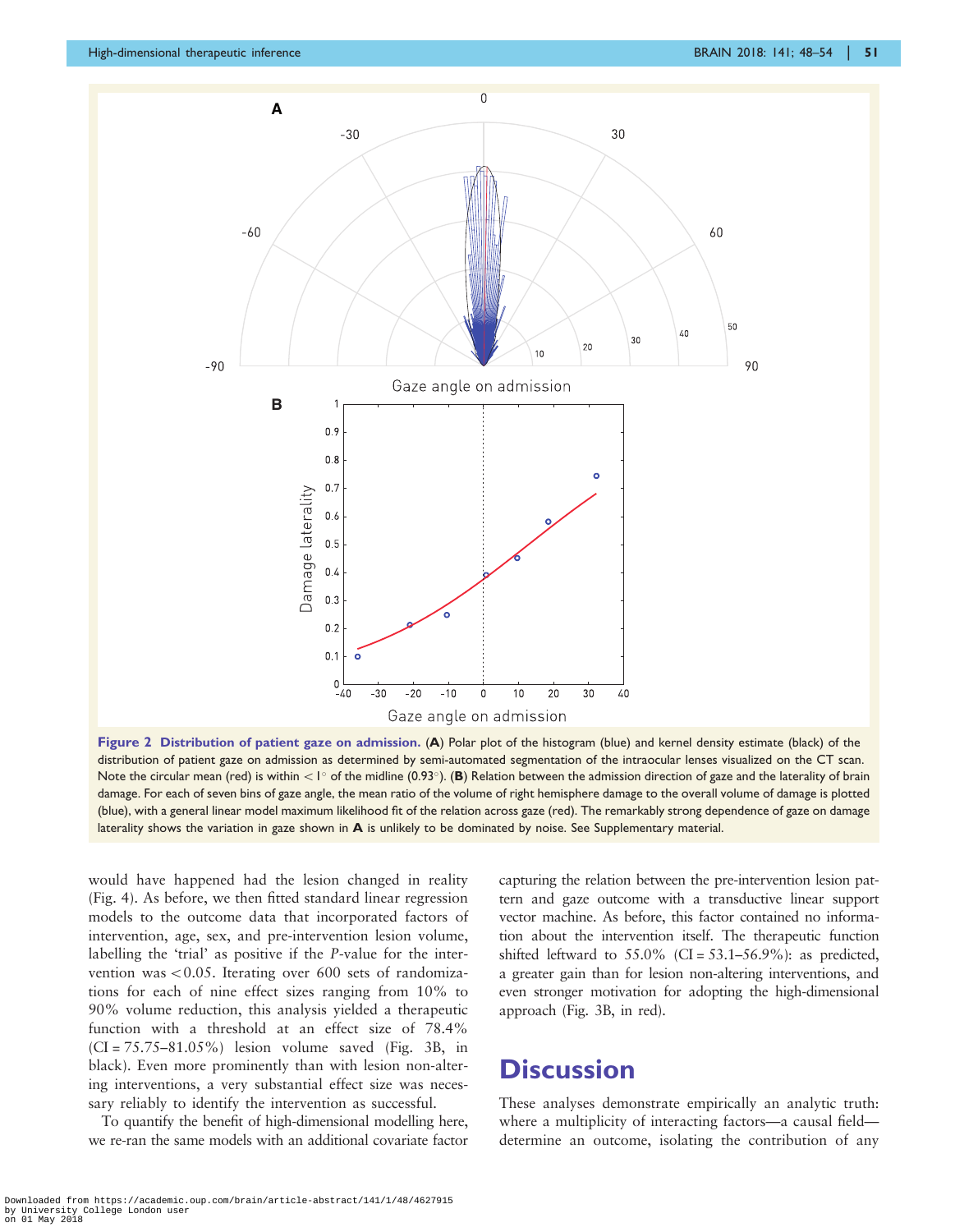<span id="page-4-0"></span>

Figure 3 Empirical therapeutic inference functions. (A) Lesion non-altering interventions. For a set of hypothetical lesion non-altering interventions that normalized gaze in a proportion of those treated varying from 0.1 to 0.9, the mean probability of detecting an intervention was determined from 600 iterative randomizations per treatment level with two different kinds of models. For the low-dimensional approach (black), linear regression models of the data incorporated only the factors of intervention, age, sex, and lesion volume, labelling each 'trial' as positive if the P-value for the intervention was <0.05. The error bars correspond to 95% CI of the means. A continuous function was fitted to the mean data using a robust spline fit, with estimates of 95% CI given in dotted lines. For the high-dimensional approach (red), linear regression models of the data and subsequent analysis were identical except for adding a high-dimensional predictor of the gaze outcome regardless of any treatment. Note that the high-dimensional approach substantially shifts the threshold of the therapeutic function to the left, reflecting enhanced sensitivity for detecting a therapeutic effect. (B) Therapeutic inference for lesion-altering interventions: For a set of hypothetical lesion-altering interventions that reduced the volume of the lesion by 0.1 to 0.9, the mean probability of detecting an intervention was determined from 600 iterative randomizations per treatment level with two different kinds of models. For the low-dimensional approach (black), linear regression models of the data incorporated only the factors of intervention, age, sex, and pretreatment lesion volume, labelling each 'trial' as positive if the P-value for the intervention was <0.05. The error bars correspond to 95% CI of the means. A continuous function was fitted to the mean data using a robust spline fit, with estimates of 95% CI given in dotted lines. For the high-dimensional approach (red), the linear regression models of the data and subsequent analysis were identical except for adding a high-dimensional predictor of the gaze outcome regardless of any treatment. Note that the high-dimensional approach substantially shifts the threshold of the therapeutic function to the left, reflecting enhanced sensitivity for detecting a therapeutic effect, even more so than for lesion non-altering interventions. See Supplementary material.

single factor, such as an intervention, leans heavily on our knowledge of all the others. Where such collateral factors are numerous and complex in their interactions, i.e. the system is high-dimensional, as has been abundantly demonstrated of the human brain, it may be tempting to treat them as the noise they superficially resemble. Indeed, without the recent rise in the inferential power of machine learning, we had no other practicable option, and the consequent critical underparameterization was impossible either to prove or disprove. But now that the complexity has been shown to be tractable, therapeutic inference in the brain may be dramatically enhanced, given data of sufficient scale to constrain the vast space of possible solutions high dimensionality inevitably opens, and an inferential framework tailored to its demands.

It is crucial to recognize that high-dimensional modelling does not merely identify a small minority of idiosyncratic cases for whom the intervention exceptionally works: this is

not 'subgroup analysis'. Rather, it properly accounts for the numerous anatomical factors that influence the outcome in each and every case, exactly as a set of conventionally modelled confounds does, but vastly expanded, so that the specific effect of the intervention can be properly isolated. Our data and simulations suggest that this accounting for different anatomical factors is critically important to evaluating the effect of an intervention with high sensitivity. Just as age—a near-universal confound—is always modelled, so should the full causal field of material factors, however complex it might be. And we know for certain that the functional anatomy of the brain is both complex and material to the outcome where injury to the brain is focal.

Equally, our approach does not overpower materially insignificant effects into statistical significance, for we have seen that conventional therapeutic inference is insensitive to effects of substantial size, as is suggested by the translational failure of so many agents potent in experimental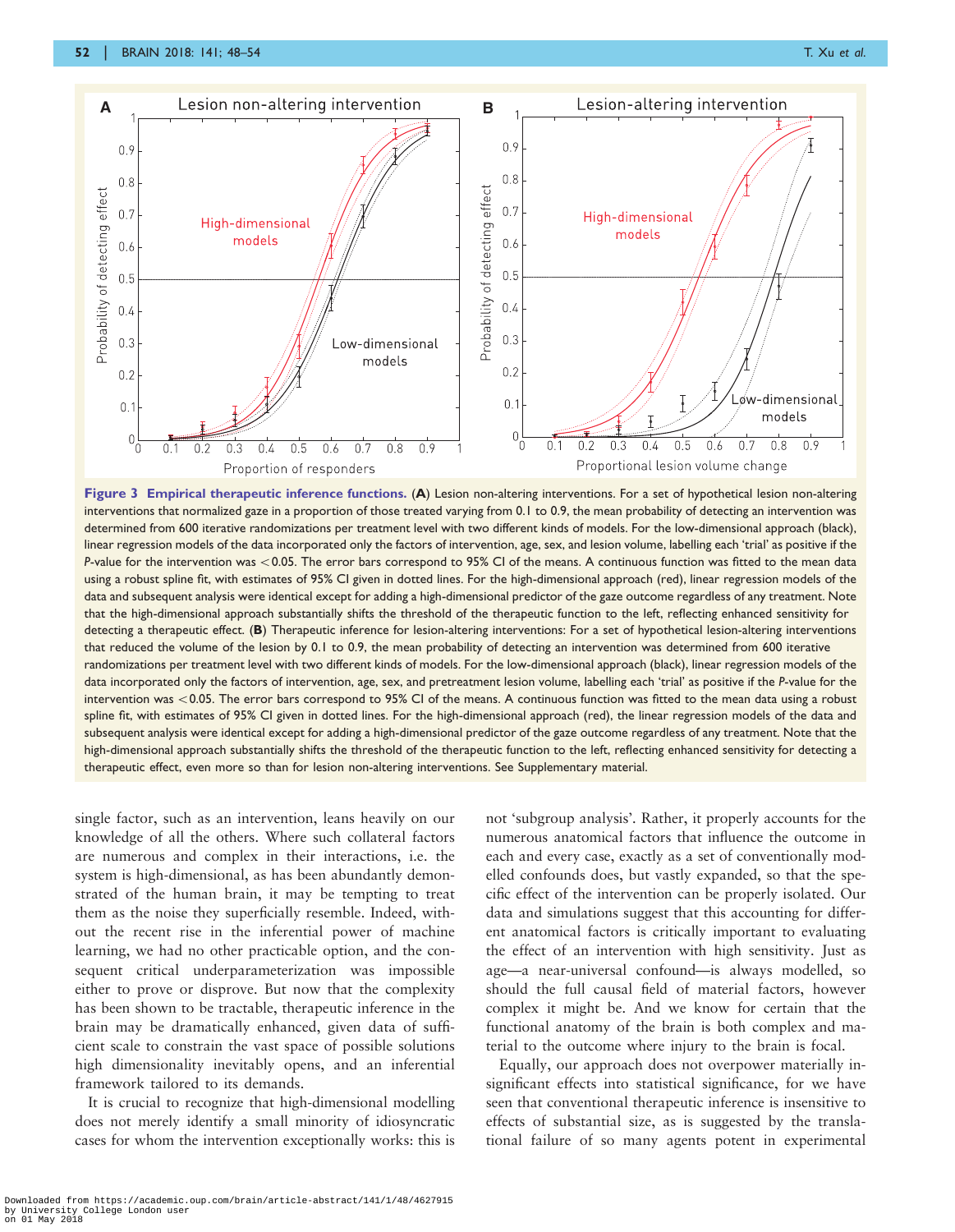<span id="page-5-0"></span>

Figure 4 Gaze recovery high-dimensional classifier weights. Represented as 3D cubic glyphs varying in colour and scale are the weights of a transductive linear support vector machine classifier trained to relate the high-dimensional pattern of damage to gaze outcome, achieving k-fold cross-validation performance of 78.33% (SE = 1.70%) sensitivity and 82.78% (SE = 0.56%) specificity for distinguishing between patients who recovered from a leftward deviation of gaze and those who did not. Positive weights (dark blue to cyan) favour recovery, negative weights (dark red to yellow) persistence of symptoms. Though hemispheric asymmetry is prominent, note the distribution of weights is highly complex, as one would expect from the complexity of the functional and lesional architectures that generate the critical pattern. See Supplementary material.

animals. Nor is the functional visibility of an interventional effect critical here: if a behavioural measure is poorly related to volume of brain saved, the measure is more likely to be weak than the brain truly unnecessary. That we do not, for example, have any routine measures for the function of the frontal pole—arguably the most distinctively human part of the brain—does not mean its integrity is inconsequential (Burgess et al., 2007).

Though the benefit from high-dimensional modelling is bound to vary with the behavioural outcome studied, it can only be greater the more distributed the underlying critical functional architecture. Since the complexity of neural systems controlling gaze will likely be exceeded by many others, our estimates are likely to be conservative. Indeed, the deepening appreciation of the fundamentally interconnected nature of the brain points decisively towards a need for greater, not lesser, complexity in our explanatory models, not just of functional anatomy (Bzdok and Yeo, 2017; [Eickhoff](#page-6-0) et al., 2017), but of behaviour itself ([Krakauer](#page-6-0) et al., 2017). Therapeutic inference must inevitably reflect this; moreover, the payoff is not only a greater understanding of the brain but potentially the correct appreciation of many treatments hitherto erroneously thought to be ineffective.

# Acknowledgement

We are grateful to Dr Jorge Cardoso for comments on an earlier version of the text.

## Funding

Funded by the Wellcome Trust (ME049685) and the UCLH NIHR Biomedical Research Centre.

# Supplementary material

Supplementary material is available at Brain online.

#### References

- Becker E, Karnath H-O. Neuroimaging of eye position reveals spatial neglect. Brain 2010; 133: 909–14.
- Burgess PW, Gilbert SJ, Dumontheil I. Function and localization within rostral prefrontal cortex (area 10). Philos Trans R Soc Lond B Biol Sci 2007; 362: 887–99.
- Bzdok D, Yeo BTT. Inference in the age of big data: future perspectives on neuroscience. Neuroimage 2017; 155: 549–64